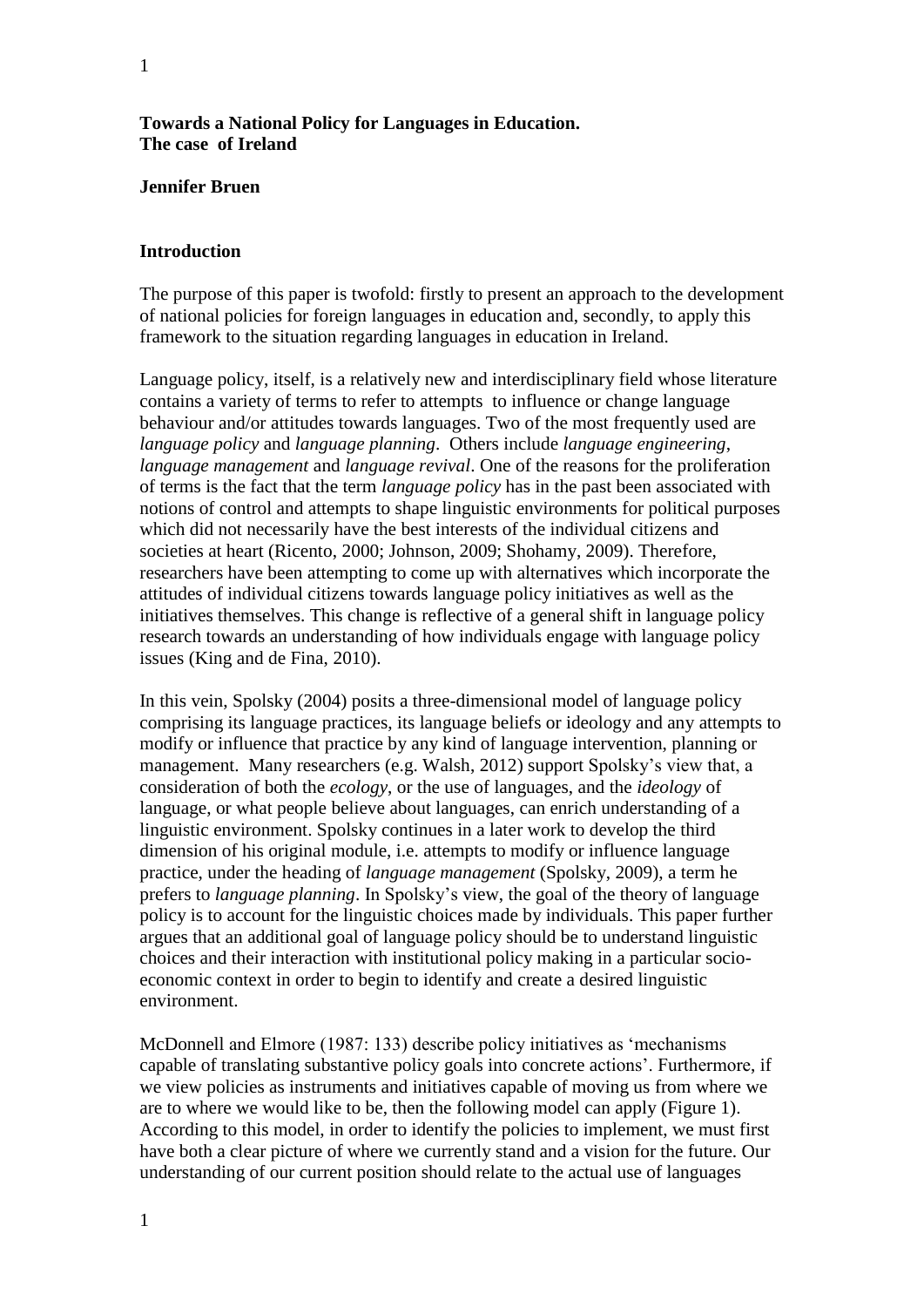(language ecology), attitudes towards languages (language ideology) and the prevailing socio-economic context. While researchers in this field have long recognised the need to consider the social context (e.g. Cooper, 1989, Spolsky, 2004), the significance of the broader economic context is a more recent entrant to the debate.

# **Figure 1: Towards a National Policy for Foreign Languages in Education**



## **Language Ecology**

The languages spoken and learned in Ireland are a result of several factors, firstly, the influence of British rule, secondly, decisions made on the gaining of independence in the early years of the twentieth century, and thirdly the immigration of speakers of other languages into Ireland in recent decades (Council of Europe, 2008) and particularly since the enlargement of the EU in 2004. Article 8 of the Irish Constitution states that Irish is the first official language. The English language, the mother tongue of the great majority of those living in Ireland, is recognised as a second official language. In addition, the languages spoken on a significant scale by immigrants into Ireland include Chinese, Polish, Lithuanian, Romanian, Vietnamese, Yoruba, Albanian, Moldovan, Arabic and Russian.

Ireland does not have a holistic or integrated policy for foreign languages in education. However, elements of a policy exist in that Irish is compulsory in primary and secondary education while English is compulsory until the end of the Junior cycle of secondary level education (approximately until the age of 16). Foreign languages are not compulsory at any stage in the education system although the majority of secondary schools provide their students with the option of studying at least one foreign language (RIA, 2011).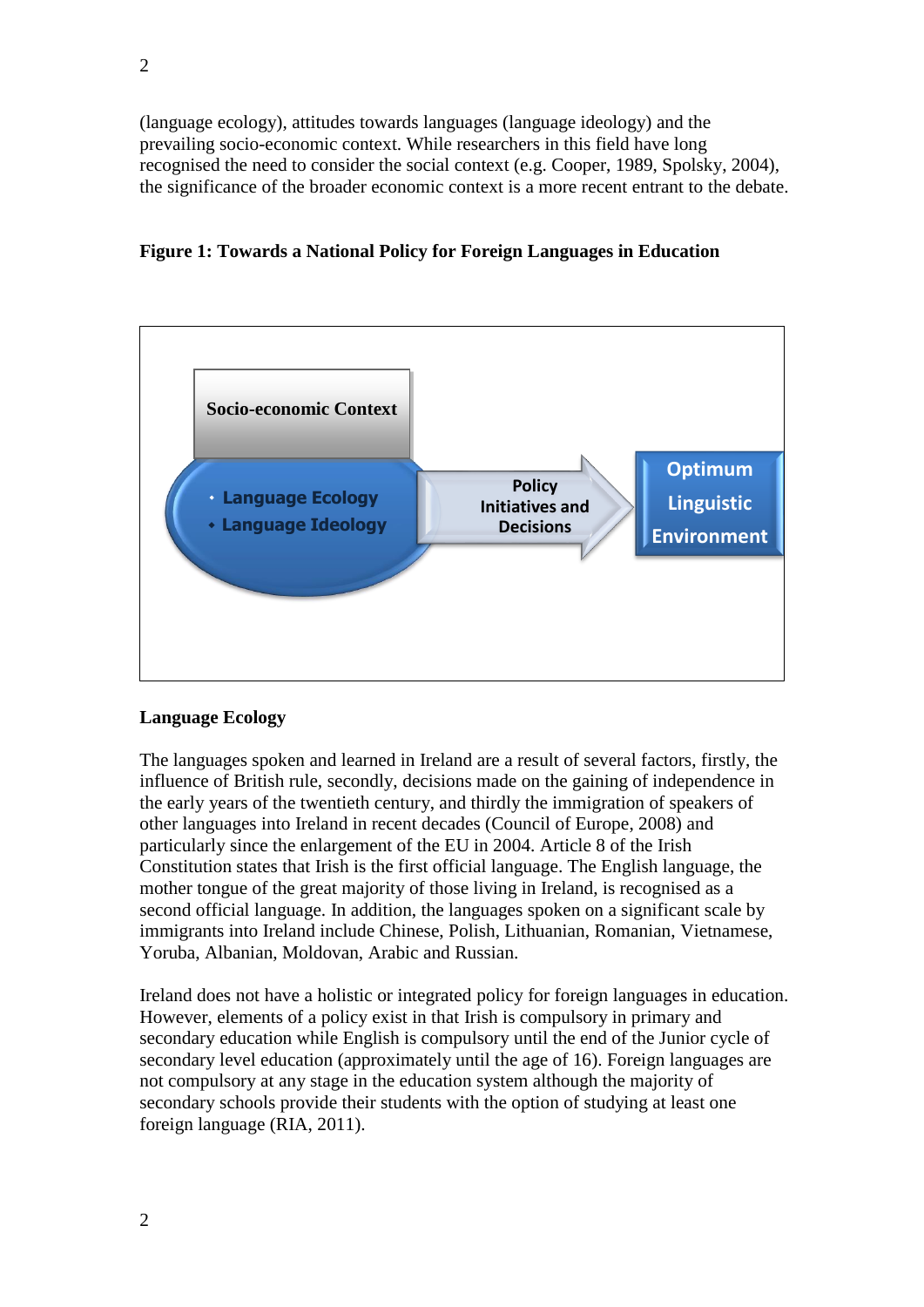For example, modern foreign languages are taught in the final two years of about 15 per cent of Irish primary schools (ages 5-12). At second level (ages 13-18 approximately), French accounts for about 70 per cent of all foreign-language teaching with German and Spanish the other major languages offered.

In 2011, approximately 27,000, or 50% of candidates, took French in the final examination at second level, the Leaving Certificate (Figure 2). This represented a drop of 1,000 students on the figures for 2007-10. The figures for German remained relatively stable during this period at between 6% and 7% with between 5% and 6% sitting Spanish between 2007 and 2009, increasing to approximately 7% in 2010 and 2011. 400 of the Leaving Certificate candidates took Italian constituting approximately 1% of the total number of candidates with Russian and Japanese also offered in a small number of schools (less than 1%). In addition, Arabic is offered albeit in a form primarily aimed at native speakers of the language.

# **Figure 2: Percentage of Candidates taking French, German and Spanish in the Irish Leaving Certificate between 2007 and 2011**



Source: State Examinations Commission (2012), Condon (2012)

At third level, there are seven Universities in Ireland each of them autonomous, selfgoverning institutions. In addition, there are 16 Institutes of Technology and five colleges of education. Although there are figures available for those studying modern foreign languages as a full degree or as a major option (approximately 1,600 enrolments in 2009-10 (Condon, 2012)), the situation is less clear regarding those taking languages for less than 50% of their credits or as an extracurricular activity. This is partly owing to a lack of institutional policies concerning which languages should be offered at which level/s on which programmes which results in a somewhat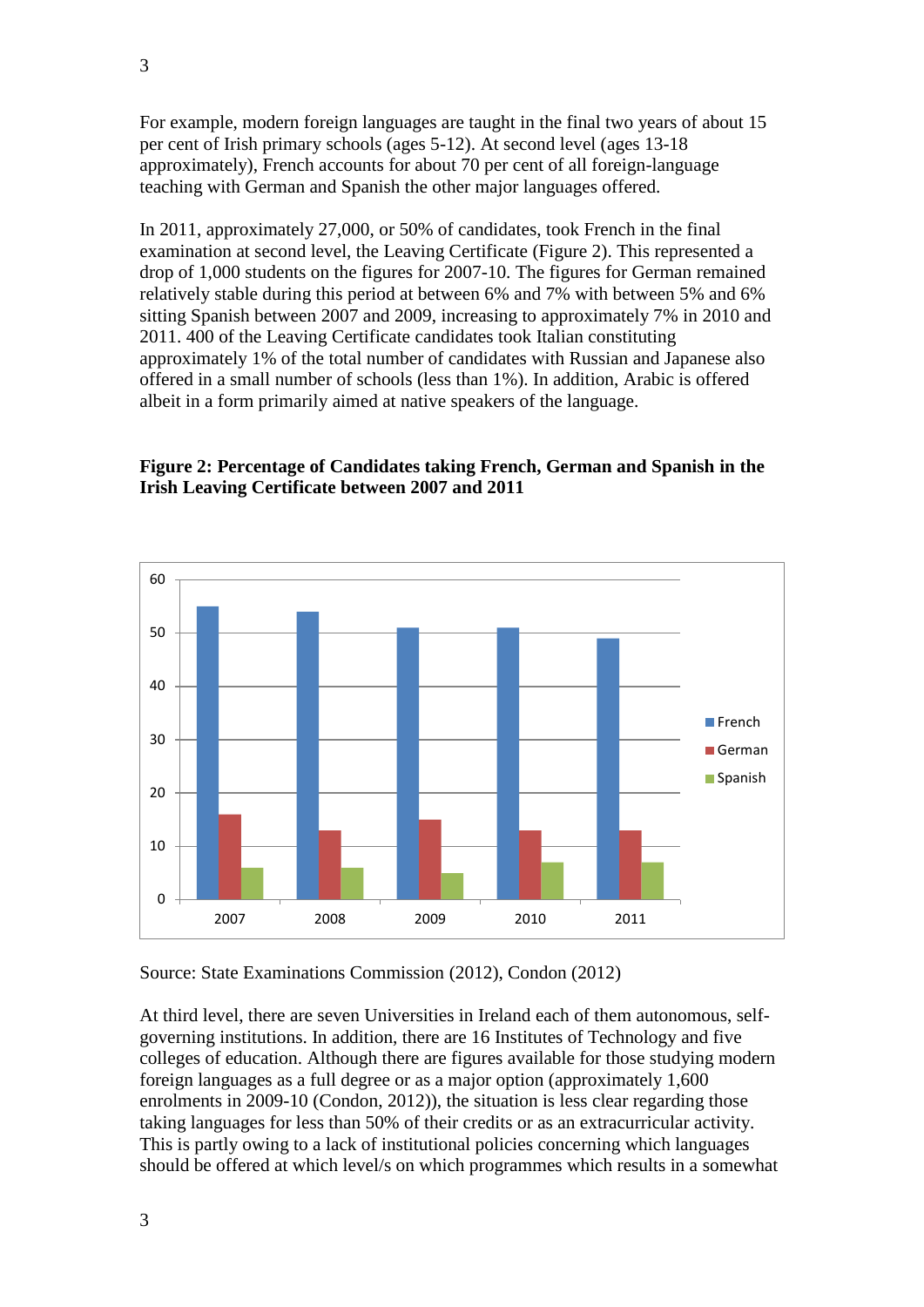ad-hoc approach to the inclusion and/or removal of language and/or supports for language learning on non-specialist programmes in particular (Bruen, 2004). However, it does appear that in 2010, for example, approximately 5,000, i.e. 3%, of students were enrolled on programmes with a foreign language-component (Flynn, 2011).

The languages most commonly offered at third level are French, German, Spanish and Italian. In addition, in recent years, Japanese and Chinese have become more popular, often at beginners level, although these years have also been particularly difficult for University language departments, in general, with a decline in the percentage of students choosing to study a modern foreign language. Nevertheless, although the numbers studying French have fallen, it is still the most popular choice. There has been a similar drop in the numbers studying German and an increase in the numbers studying Spanish. (Council of Europe, 2008a).

Finally, of note is the fact that a pass grade in a modern foreign or a classical language is a requirement for entry to study in the National University of Ireland (comprising four of the seven Universities referred to above). Given that the study of foreign languages in optional, this requirement is almost certainly an important factor in the up-take of languages at second level and their retention in secondary schools (RIA, 2011).

## **Socio-economic Context**

Ireland is a small and 'highly open' (Economic and Social Research Institute (ESRI), 2012) economy and is as such highly dependent on its exports for economic growth with its trading partners including Belgium, Germany, France, Spain, Italy and China (Diagram 3). For example, the value of internationally traded goods and services in 2011 amounted to 190% of GDP or  $E156$  billion (ESRI 2012).

### **Figure 3: Ireland's trading partners (2011) (€m)** (Donohue 2012. Used with permission.)

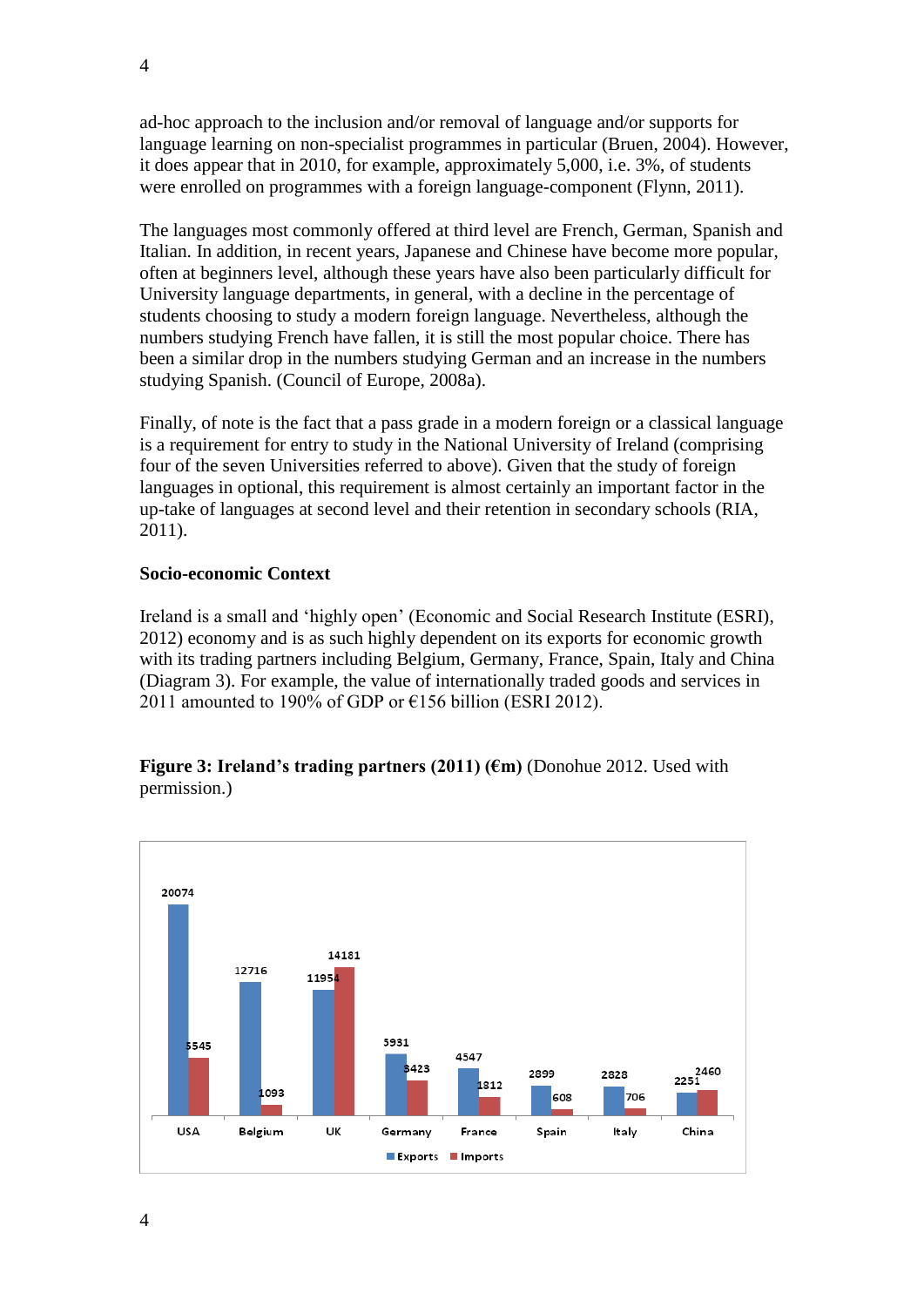In addition, Ireland has been a member of the EU since 1973 and officially recognises the importance of linguistic diversity and multilingualism deeply embedded in the European treaties as well accepting, in principle at least, that every person in every member state should be able to speak two foreign languages in addition to their mother tongue (European Commission, 2011).

However, several recent surveys conducted in Ireland, for example, by the *Irish Business and Employers' Confederation* (IBEC), suggest that a lack of linguistic skills is hampering the recovery of the Irish economy and in particular, the export sector. For example, according to Donohue (2012), Head of Social and Education Policy at IBEC, 40% of recruiters highlight the importance of language and communication skills as language and cultural barriers represent important obstacles for SMEs in their drive to increase their exports. While he accepted that English may operate as a lingua franca, the need for the 'competitive edge' achieved through language knowledge remains. Such evidence is supported by research findings in the emerging field of language economics which recognises language competence as one of a range of factors that can maximise profit for firms (see for example Grin, Sfreddo and Vaillancourt, 2010).

In addition, according to Condon (2012), language skills are a prerequisite for many vacancies, particularly in sales and customer care activities, but also at professional level, for example in the fields of ICT, engineering, and finance with a variety of languages in demand, predominantly German, French and the Nordic languages. Similarly, the Irish Development Authority reported recently (IDA, 2012) that a large number of foreign direct investment companies in Ireland are indicating considerable demand for multilinguists.

Furthermore, the reports of the Irish *Expert Group for Future Skills Needs*, a steering group of the project *Key Skills for Enterprise to Trade Internationally*, tasked with advising the Irish government on future skills requirements that impact on enterprise and employment growth, are frequently dominated by discussion of the demand for languages in Ireland by SMEs or multinational corporations and the lack of graduates with language skills (Expert Group on Future Skills Needs: Statement of activity, 2012). Additional findings by this group include the fact that companies have stopped advertising in the Irish media as they cannot get graduates with language skills. Instead, the trend is towards the recruitment and training of native speakers with the disadvantage, however, that many do not stay in Ireland long term.

These findings echo reports emerging at EU level such as that produced by the thematic working group set up in 2010 with government representatives from across Europe, entitled *Languages for Jobs – providing multilingual communication skills for the labour market* (Thematic Network Group: Languages for Jobs (2011)) which stress in particular the fact that the demand for languages and communication skills is steadily rising on the European labour market (2011: 5) resulting in an urgent need for language teaching which is practically oriented, applied to professional contexts and accessible to all age and professional groups.

## **Language ideology**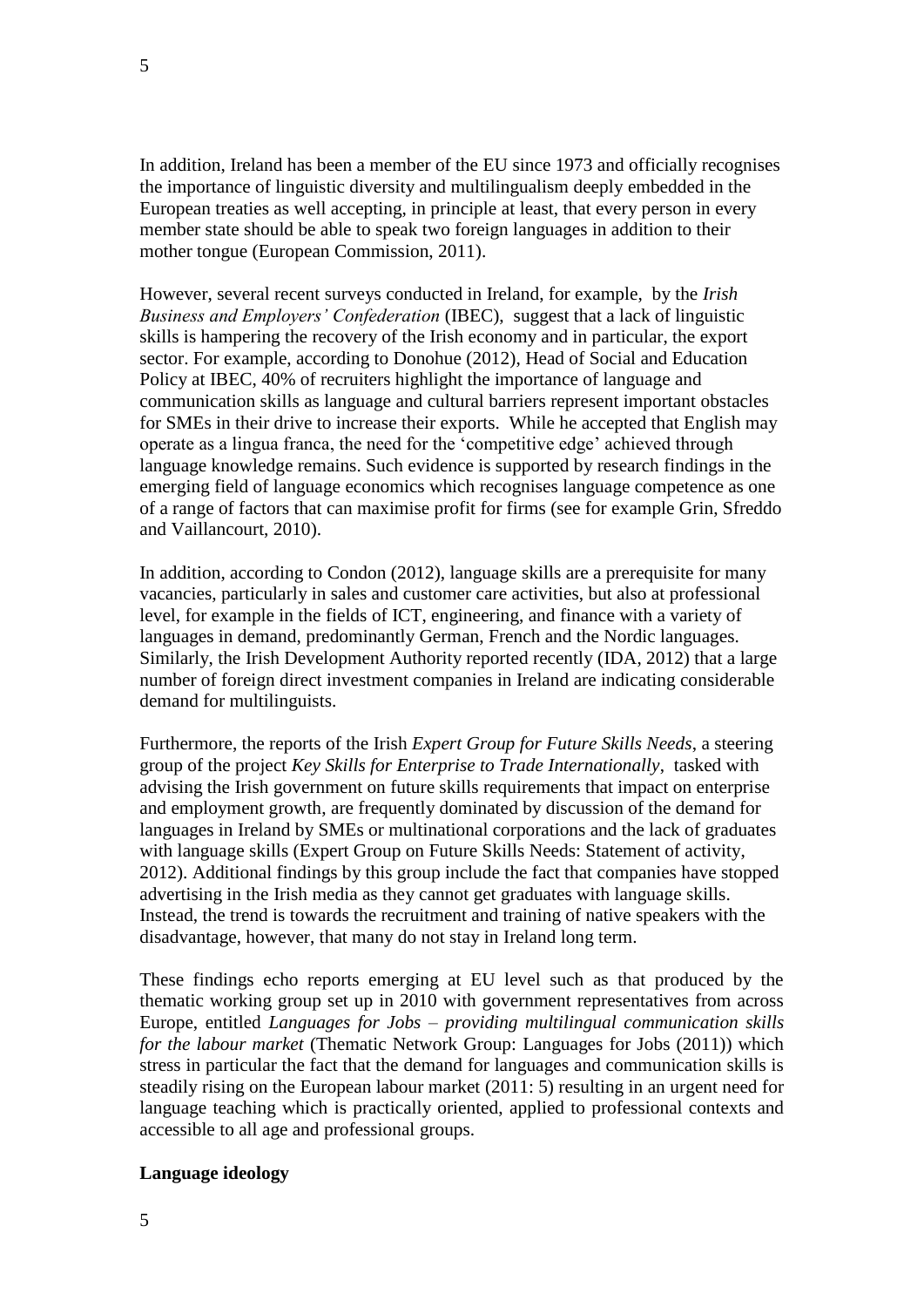According to the Language Education Policy Profile completed by the Council of Europe (2008a: 42):

'Those involved with the various bodies concerned with language learning in Ireland are already convinced of the value of learning another language, that on a personal level it opens up the mind to new cultures and ways of thinking and equips the learner with transferable skills; that on a professional level speaking another language gives people opportunities they might otherwise not have had including improving the mobility prospects of those who might choose to work or study abroad; that from a national point of view proficiency in languages is vital for maintaining national competitiveness and economic growth in this increasingly globalised society.

In addition, according to a recent Eurobarometer survey (European Commission, 2012a), there has been an increase in the number of people perceiving language skills as being very useful with 88% of Europeans expressing this view, an increase of 7% on the previous study conducted in 2005 (European Commission 2006), with 98% agreeing that mastery of an additional foreign language would be advantageous to their children. However, an expressed belief in the value of language learning does not necessarily translate into the actual acquisition of additional languages by the population, an argument is borne out by the finding that, while, in general, smaller member states exhibit higher levels of multilingualism, Ireland is one of the five countries in which respondents are least likely to speak a foreign language with 60% of those surveyed in Ireland expressing this view, the other countries being Hungary (65%), Italy (62%), the U.K. (61%) and Portugal (61%).

The primary reasons cited by the Irish respondents to this survey for not learning additional languages were lack of motivation (33%) and lack of time (27%). Other factors discouraging language learning included cost (21%) and a perceived lack of aptitude on the part of the respondent (19%).

With regard to broader questions relating to language policy in the above survey, 76% of those questioned in Ireland believe that language teaching should be a political priority (compared with an EU average of 77%), with 28% 'totally agreeing' and 54% 'tending to agree' that everyone should be able to communicate in one language other than their mother tongue. 56% supported the EU goal of an ability to communicate in two languages other than their mother tongue.

Regarding employers' views, in particular, one in three questioned regarding the extent to which language skills play a role in recruitment in 2012 (Figure 4) indicated that such skills were either very (7%) or somewhat (25%) important. In European terms, however, the level of importance placed on language, while significant, is comparatively low.



**Figure 4: The importance of language competence when recruiting graduates** (Donohue 2012. Used with permission.)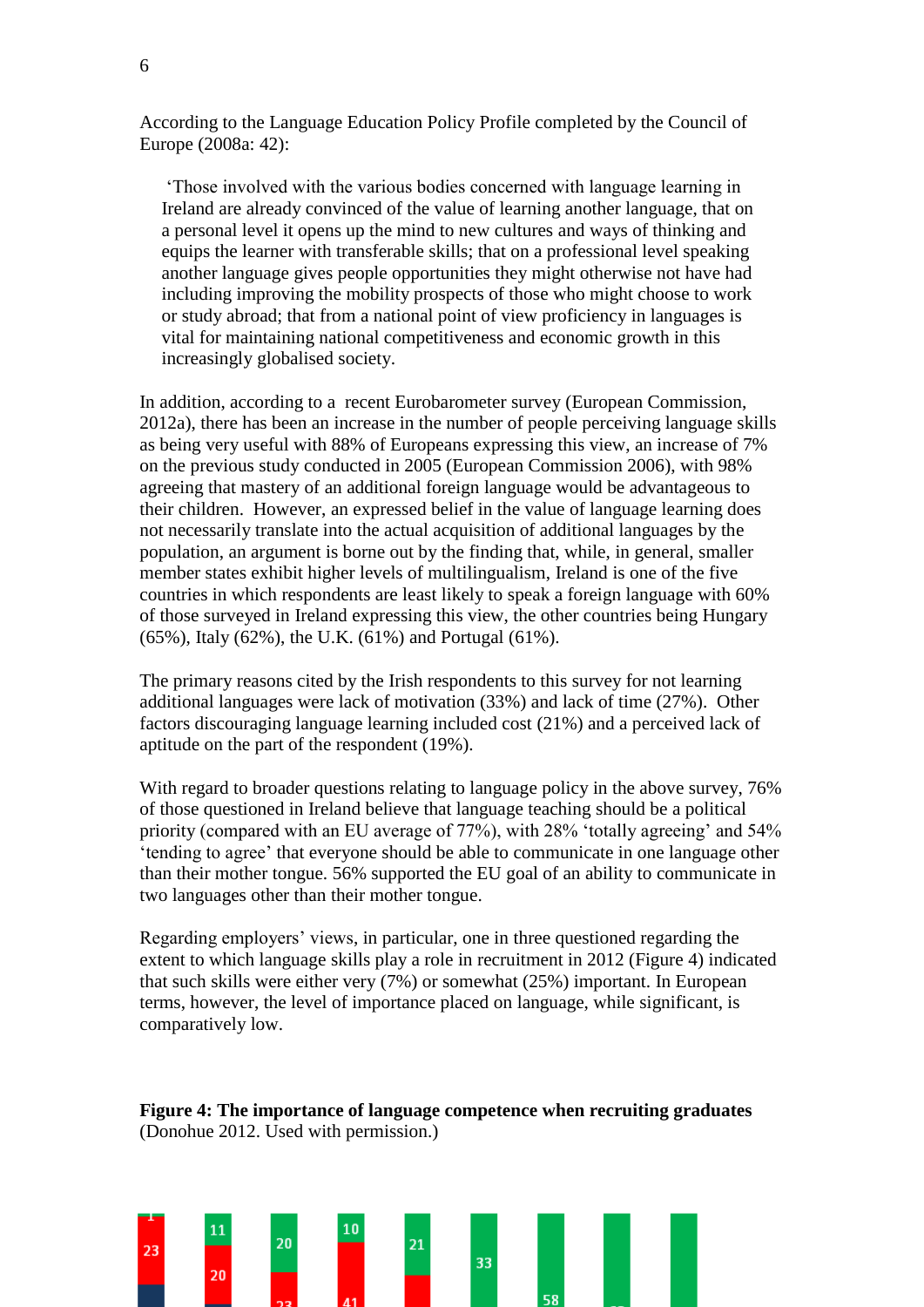Finally with regard to third level students, it appears that foreign languages do not have a particularly positive image. According to the Council of Europe (2008a: 30),University language departments in Ireland do not always attract the best students nor those who have already acquired a high level of competence in the foreign language in question.

Moving to the political establishment in Ireland, some initial insights can be obtained by considering language policy discourse in the form of responses by the current Minister for Education, Ruarí Quinn TD, to relevant questions in the *Dáil*, the Irish Parliament. The first, given on the  $25<sup>th</sup>$  May 2011 (Flynn, 2011) concerned the possible removal of the foreign language requirement for those wishing to study in four of the seven universities in Ireland while the second, given on the 11 January 2012 (*Dáil Eireann* Debate Vol.751, No.1), relates to the recent abolition in the national budget of 2012 of a pilot programme promoting the teaching of modern languages in the final two years of primary schools. The responses to these particular questions were chosen as they are reflective of government responses regarding contemporary issues around the teaching and learning of languages.

With regard to the foreign language requirement for entry to university, the Minister expressed the view that the language requirement may need reconsideration in the light of the economic imperative to encourage more students to study the physical sciences. He also hinted at changes in languages policies in secondary schools with a stronger emphasis on Chinese and Russian which are seen as key to economic growth. He has also ruled out the introduction of mandatory foreign languages at primary level giving 'the heavy additional costs involved' and 'the already crowded primary school curriculum' as reasons for this decision.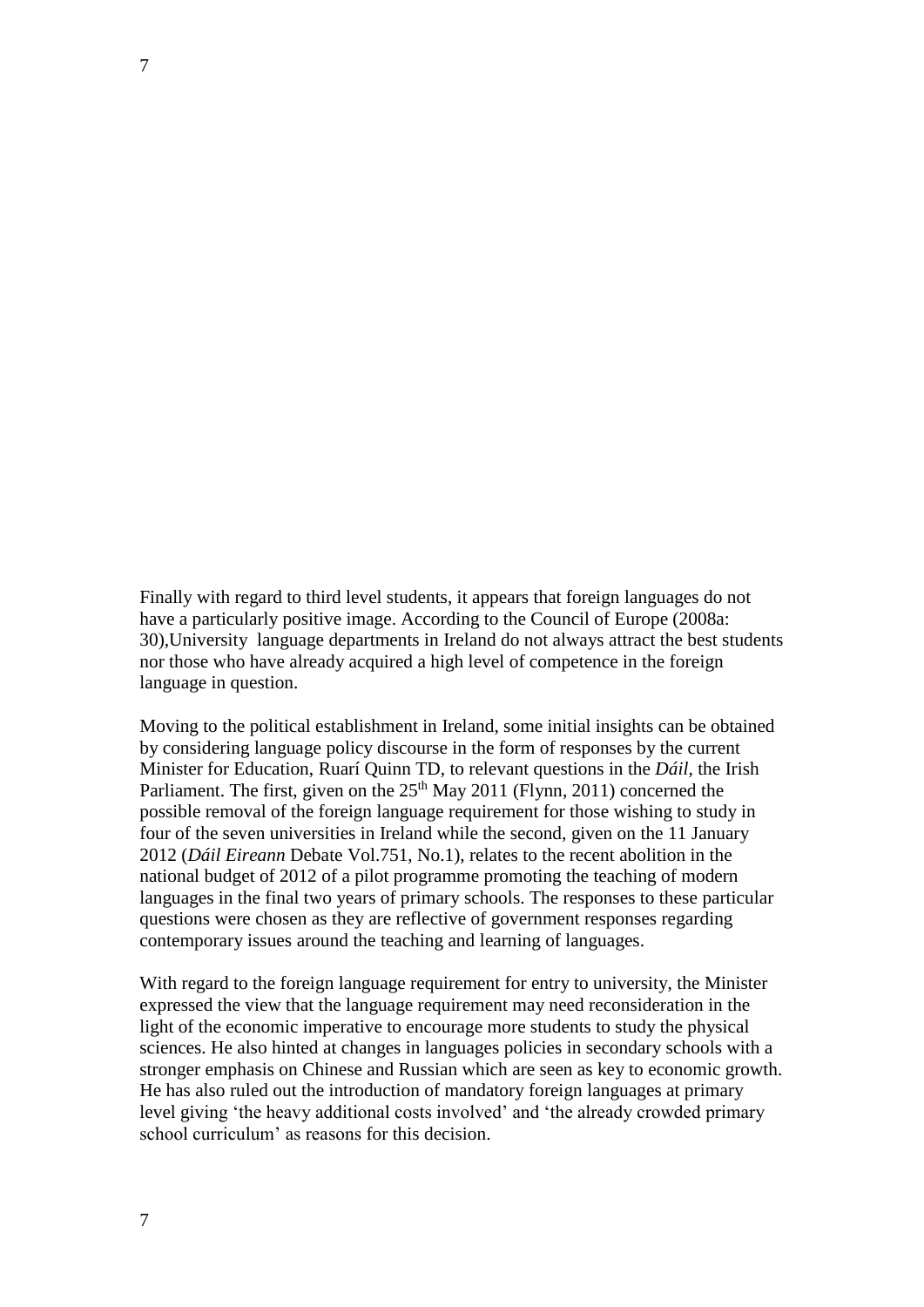In his *Dáil* response, Mr Quinn also stated that he was 'aware of the importance of promoting competence in a range of languages to support business and employment opportunities in Ireland and abroad,' adding however, that '…there are a range of factors which must be considered in future decisions on language education at different levels and in the context of national economic and social priorities.' He also said he was 'aware of the demand for expansion of the range of languages on offer in post primary schools, particularly with regard to Mandarin and Polish' cautioning however that budget cuts may make it difficult to widen the language options available in schools. Mr Quinn stated that his priority was to build stronger literacy and numeracy skills.

The Minister's response to the question suggests an acceptance in principle of the importance of language learning but reluctance in practice to prioritise and fund it. This mirrors the findings of the Eurobarometer survey discussed above (European Commission, 2012) which indicates that the majority of Irish people describe the acquisition of additional languages as both valuable and important but are not themselves as individuals particularly motivated in this regard. This reflects a failure to move in the direction of what Bonachina-Pugh (2012) describes as a "practiced language policy" perhaps as a result of a lack of understanding of the truly negative impact of monolingualism on the individual, on Irish society and on the Irish economy, as well as the "widespread but erroneous perception" (RIA, 2011: 6) that English is enough.

This point in further borne out in the ministerial response to the second question referred to above. Here the Minister was responding to a decision to abolish the Modern Languages in Primary Schools Initiative at the end of the 2011-12 school year arguing that the savings would go towards the cost of implementing the new National Literacy and Numeracy Strategy.

The value of language learning is nonetheless accepted in the latter half of the Minister's response in which he refers to secondary, or post-primary, level stating that 'participation in foreign languages […] remains high' and continues:

'The vast majority of students are studying two languages and are therefore developing core skills which will serve them well in future language learning over their lifespan, and there are many opportunities outside the second level system for people to resume language learning.'

Thus, the previous sections have attempted to clarify the situation with regard to foreign languages in education in Ireland. The following sections attempt to derive from this profile a desired linguistic environment and to determine the types of initiatives likely to assist in achieving it.

## **Foreign language policy initiatives**

Given the benefits of plurilingualism at a personal and professional level and of multilingualism nationally and internationally, it is clear that if Ireland is to advance both socially and economically and to continue to value EU membership, the ideal linguistic situation is one where a reasonable level of competence in at least one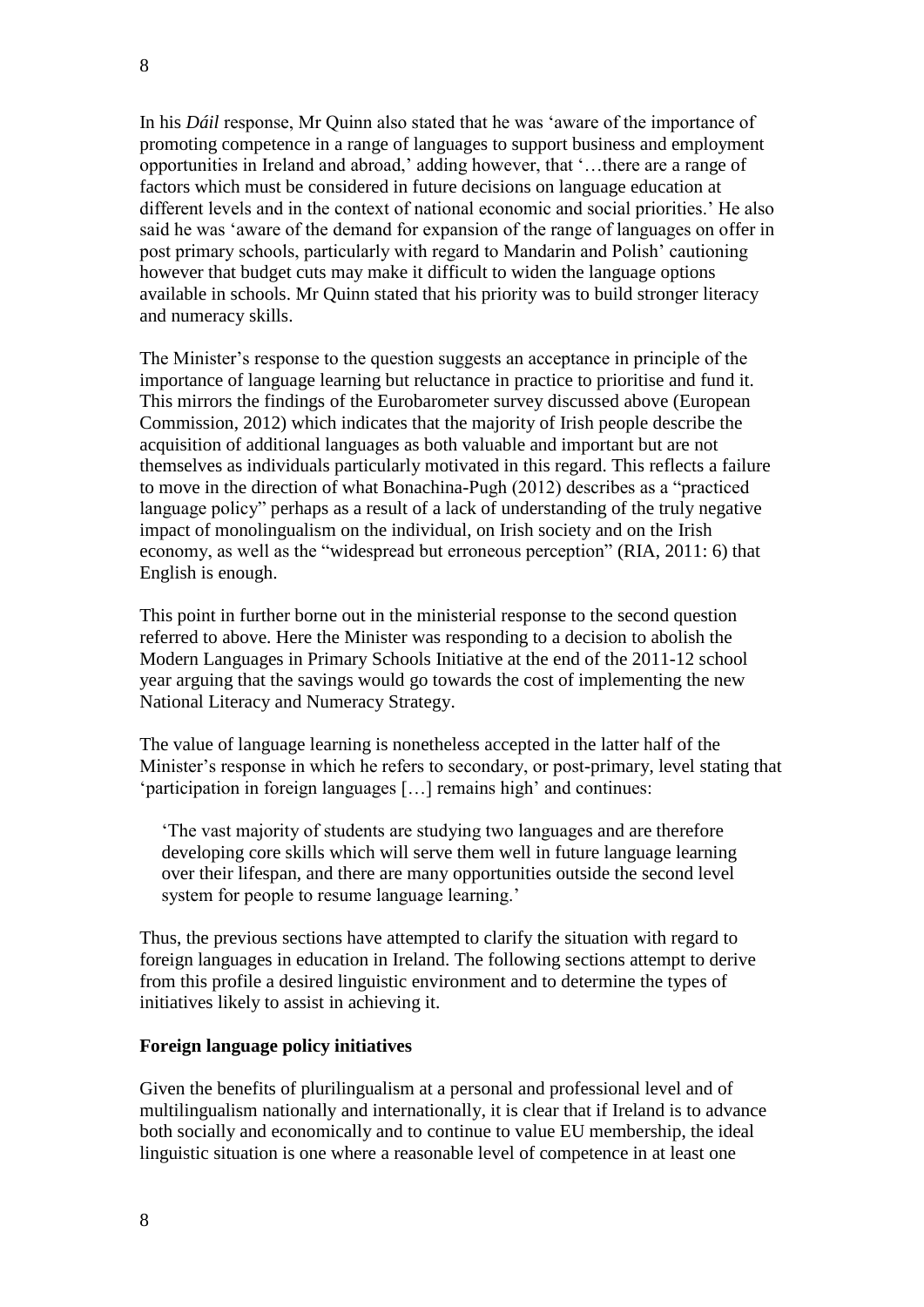foreign language competence is taken for granted and fostered at every stage of the education system.

However, as discussed above, foreign languages are not currently compulsory at any stage in the Irish education system, the only country in a similar situation in the EU being Scotland (RIA, 2011) with the result that the up-take can be particularly low and the progression through the various levels in the education system lacking in coherence. It would, therefore, be beneficial to the promotion of pluri- and multilingualism in Ireland to institute a number of reforms at primary, secondary and tertiary level:

At primary level (ages 5-12), it is recommended that the Modern Languages in Primary Schools Initiative be reintroduced and mainstreamed to include all primary schools. Such a decision would mirror recent proposals in the UK to make learning a foreign language compulsory from the age of seven in England's primary schools (BBC News 2012). Similarly, at second level (ages 13-18), the study of one foreign language should be compulsory to Leaving Certificate level and the requirement for passing grade in one foreign language should be retained for university entry. In this way, it could be ensured that foreign languages are prioritised at second level. In universities and Institutes of Technology, in line with the recommendations of the European Network for the Promotion of Language Learning Among All Undergraduates (ENLU, 2005) a requirement that there be a foreign language component to all undergraduate university degrees, and one to which a number of credits are attached, would have a similar impact. Elements of Content and Language Integrated Learning (CLIL), in which content is taught through a foreign language, and Information and Communication Technologies (ICTs) could, for example, be utilised as integral components in university degrees in order to develop language learning skills and avoid curricular overload. In order to facilitate the implementation of this initiative in practice, all third level institutions should be required to draft their own Foreign Language policy (see also RIA, 2011) bearing in mind the need for institutional coherence and a response to national needs, while at the same time respecting the notion of institutional autonomy.

In order to ensure coherence and a smooth transition across levels, the standard reached by the end of each stage in the education system should also be evaluated using an appropriate framework such as the Common European Framework of Reference for Languages (CEFR)(Council of Europe, 2001). The use of appropriate language learning tools capable of supporting the CEFR such as the European Language Portfolio (Council of Europe, 2011), versions of which have been designed for primary and secondary pupils as well as for third-level students, could effectively support this process (National Centre for Languages, 2012).

In addition, discussions in the previous section indicate that, at the level of educational policy-making in Ireland, the teaching and learning of additional languages is being pitted against the promotion of literacy and numeracy. However, research in the field of language acquisition has repeatedly demonstrated the value of learning an additional language in terms of improving overall metacognitive awareness, literacy and communication skills (Sherry and Curry, 2005). Therefore, it is recommended that pupils and students be allowed to benefit from a more holistic approach to curriculum design at all levels within the Irish education system which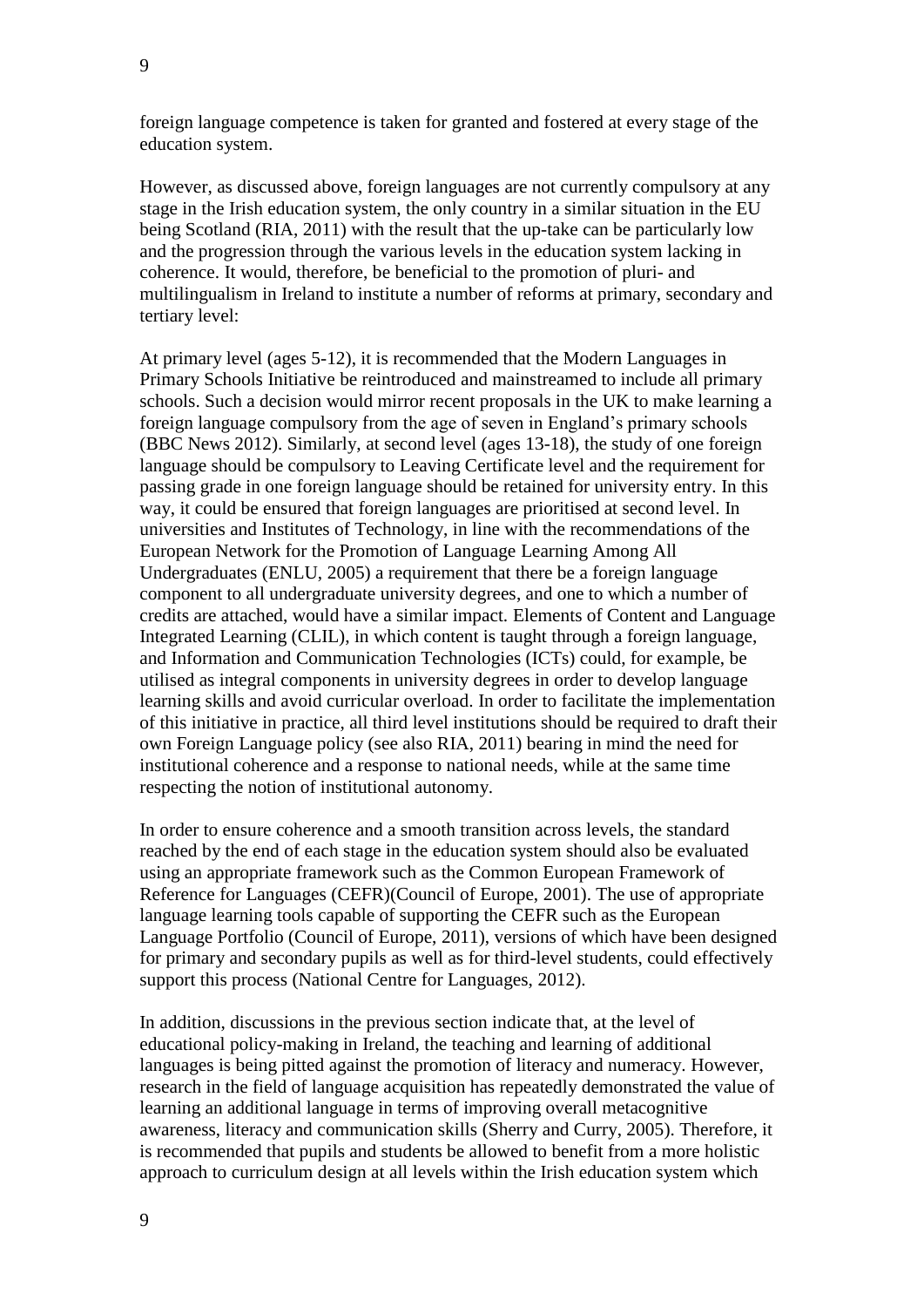recognises the transferable skills inherent in the study of additional languages, such as the development of language awareness, and oral and written communication skills (Bruen, 2008).

The support of primary school teachers would be a key factor in the success of such an initiative given "the crucial role that teachers play in the enactment of language policy" (Farrell and Kun 2008: 399; Shohamy, 2009) and as such appropriate training and an awareness raising campaign specifically targeting the teaching profession is also recommended.

It is also key that the information flow regarding the supply of and demand for language competencies in the labour market be improved (RIA, 2011). This can only be achieved by an improvement in the data capturing and reporting mechanisms at third level in the education system as well as at industry level so that information is readily accessible regarding the numbers studying languages both as a core degree and as a component of a degree (Donohue, 2012) with the levels achieved in both of these scenarios again calibrated with reference to the CEFR in order to enhance vertical coherence. It is also imperative that this information be widely disseminated to those in a position to influence the career choices of the next generation, for example, career guidance counsellors at second level.

In order to combat the view that language learning is inherently difficult, and in particular, difficult to score well in at Leaving Certificate level, new and progressive teaching methods designed to motivate the language learner are also to be encouraged. These include those designed to give increased autonomy to the learner in the selection of materials and learning goals as well as those more eclectic methods capable of playing to the strengths associated with the range of learning styles to be found among any group of learners (Kelly, 2012). An increase in learner mobility including in particular student exchanges is also to be viewed in this context. Emerging technologies, attractive to a new generation of language learner should also be harnessed to enhance the quality and delivery of language teaching. One of many examples of good practice in this domain is that of Loftus, Springer and Zhang (2012) which concerns the use of mobile phone technology in the creation of short foreign language films as an integral part of an undergraduate language degree at one of the Higher Education Institutions in Ireland.

Finally, as we have seen, beliefs about language are sometimes based on myths or subjective positions without factual basis with one such position, for example prevalent in Ireland today being that while learning an additional language is a nice idea in theory, in practice, 'English is enough'. In order to combat this view and similarly the view prevalent among the population at large including parents and politicians that languages are difficult to learn and difficult to perform well in in examinations, a language awareness campaign is required at a national level in order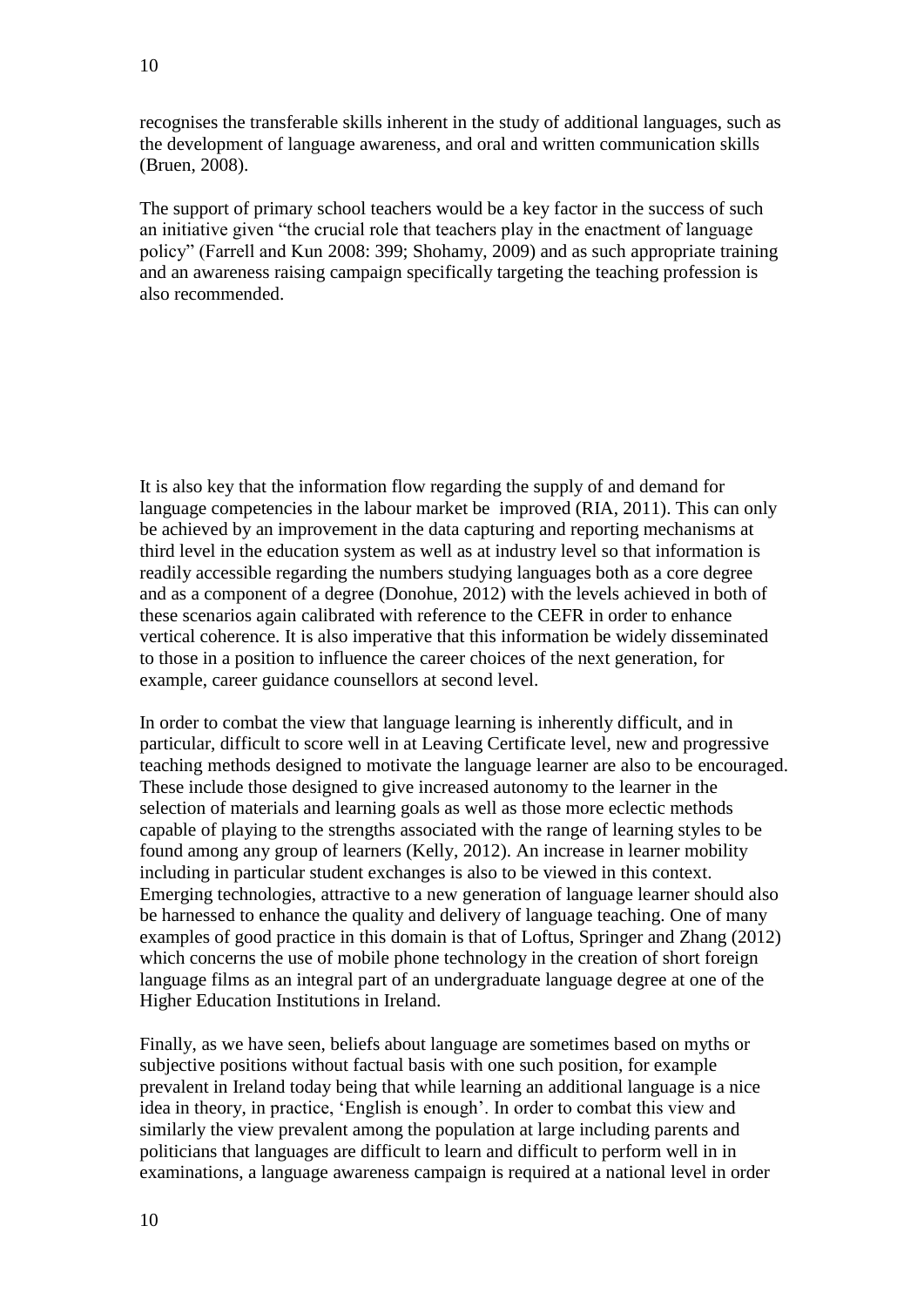to convince those with the power to control the national budget as well as those in a position to influence the next generation in their career choices of the value of the acquisition of an additional language at a personal, social and economic level RIA, 2011).

In other words, such a campaign would need to '...convey the message that the economic, cultural and European future of Ireland depends on the valorisation of plurilingualism' (Council of Europe (2008a: 51). Such a campaign would probably have most impact if created using case-studies of both individuals and enterprises and requires input from applied linguistics research findings and researchers (Johnson, 2009). For example, information regarding the findings of a survey currently being conducted by the European Commission (2012b) with the objective of identifying language 'influencers' or those responsible for motivating or inspiring individuals to take up a language initially could be invaluable in focusing such a campaign. Possible influencers identified by the Commission include the school system in general, parents, grandparents, teachers, university tutors and careers advisors.

The possibility of securing funding for a campaign of this nature under an EU initiative such as ET20 should be considered given the difficulties at present involved in obtaining national funding. Lobby groups, such as in Ireland the *One Voice for Languages* group which currently (June, 2012) has 94 members from five of the seven Irish universities and three of the Institutes of Technology as well as the representatives from the Modern Languages in Primary Schools Initiative and Enterprise Ireland (referred to above) are pivotal in changing public perceptions regarding the need for language and intercultural competencies among the Irish population.

An integrated national languages policy, something which has been repeatedly called for by language professionals in Ireland as well as by the European Commission would assist in maintaining an overview of such changes.

## **Conclusion**

All language planning activities, and indeed discussions around language policy cannot be realistically divorced from the linguistic and socio-economic settings in which countries find themselves. An in-depth understanding of such an environment is a pre-requisite for the development of a national Languages in Education policy. It provides a basis for determining the optimum linguistic environment and for the identification of the initiatives and policy decisions required for its creation.

The above depiction of the current environment in which Ireland finds itself serves to underline the need for an acquisition policy designed 'to develop in each individual Irish citizen a "single plurilingual competence"' (Council of Europe, 2008a: 33). Such a policy must form part of a holistic education policy which avoids the need to set language learning against literacy and numeracy against science, technology, engineering and maths (STEM) subjects but instead focuses in an innovative, creative and flexible manner on the commonalities between subjects and the potential for the development of transferable skills as well as the contribution that each is capable of making to lifelong learning.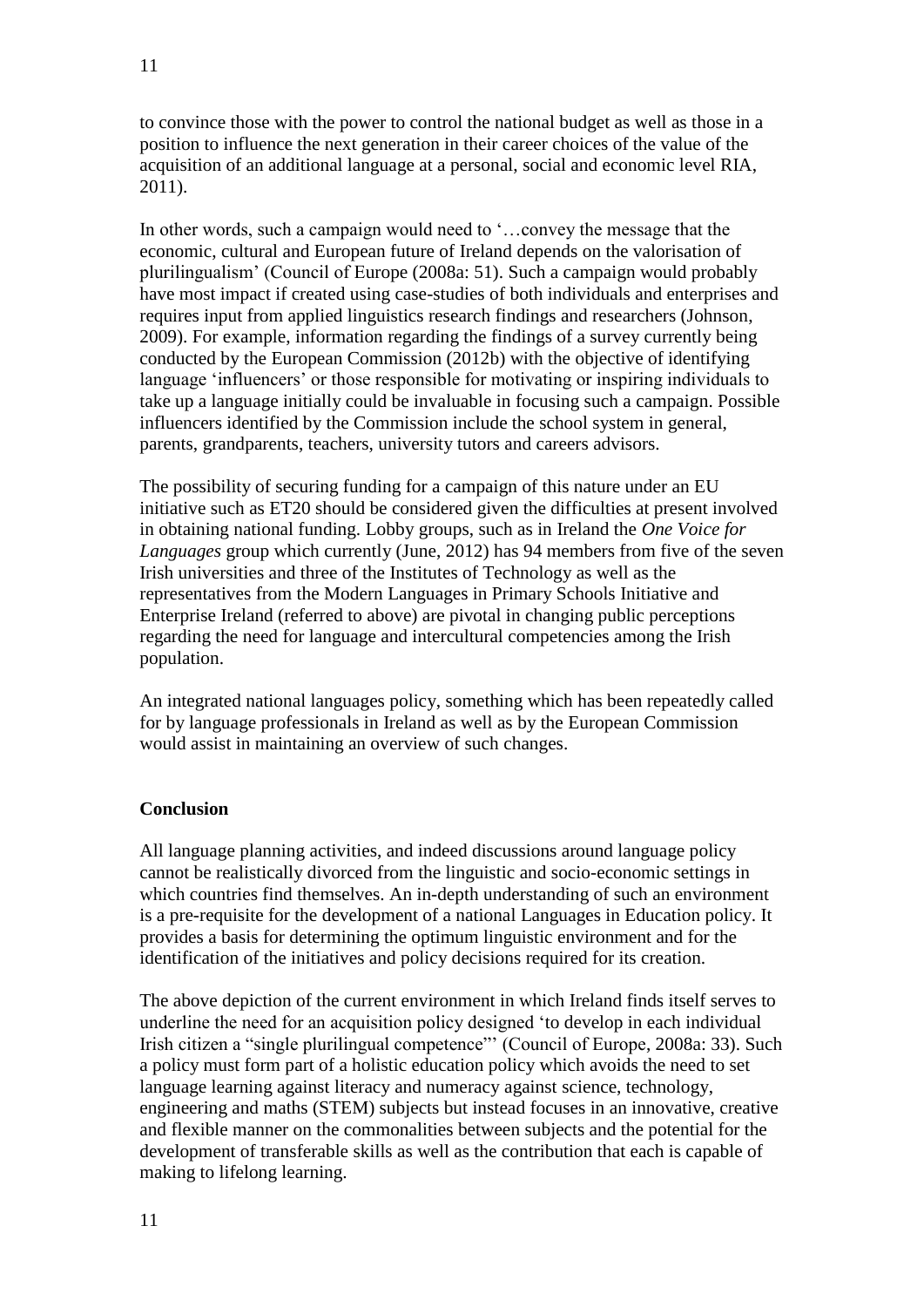Particular recommendations concerning the language policy initiatives and decisions required to bring Ireland in linguistic terms in the direction of its optimum linguistic environment include the following. A range of languages should be reintroduced at primary level and creative, holistic and flexible approaches potentially including elements of CLIL found for their inclusion in an expanded curriculum which could be housed within a longer school year and a longer school day at both primary and secondary level.

A minimum of one foreign language should be made compulsory at second level and retained as a requirement for entry to third level. While retaining their autonomy, universities should be strongly encouraged, perhaps with a reference to future EU funding calls, to devote an element of their strategic planning to the role of foreign languages on all of their undergraduate and postgraduate degree courses.

Finally, a media campaign at government level with input from researchers in the field of attitudes towards language and language learning should be designed to promote awareness among the general public including, in particular, those with responsibility for strategic decision making of the importance for the individual, society and the economy of an increase in national language competence.

## BIBLIOGRAPHY:

BBC News. (2012) 'New Curriculum to Make Languages Compulsory from Seven', *Education and Family*.<http://bbc.co.uk/news/education-18384536> . Accessed 12 June 2012.

Bonachina-Pugh, F. (2012) 'Researching 'Practiced Language Policies: Insights From Conversation Analysis', *Language Policy*, Published online [http://www.springerlink.com/content/w30u3511g0q86466/fulltext.pdf.](http://www.springerlink.com/content/w30u3511g0q86466/fulltext.pdf) Accessed 13th June 2012.

Bruen, J. (2004) 'Language Policies in Higher Education Institutions in Ireland: Some Preliminary Findings', *European Network for the Promotion of Language Learning Among All Undergraduates*, http:// [www.fu-berlin.de/enlu.](http://www.fu-berlin.de/enlu) Accessed 20th May 2012.

Bruen, J. (2008) 'The European Language Portfolio: Developing Presentation Skills Among University Students of German for Business', In Dooley, M. and Eastment, D. (Ed.s). *How we're going about it: teachers' voices on innovative approaches to teaching and learning languages* (pp. 205-215), Newcastle Upon Tyne: Cambridge Scholars Publishing.

Condon, N. (2012) '*Identifying Future Skills Needs: Issues and Challenges for Languages*', Skills and Labour Market Research Unit, FÁS in conjunction with the Irish Association for Applied Linguistics (March  $21<sup>st</sup>$ ), Public lecture. University College Dublin, Applied Language Centre.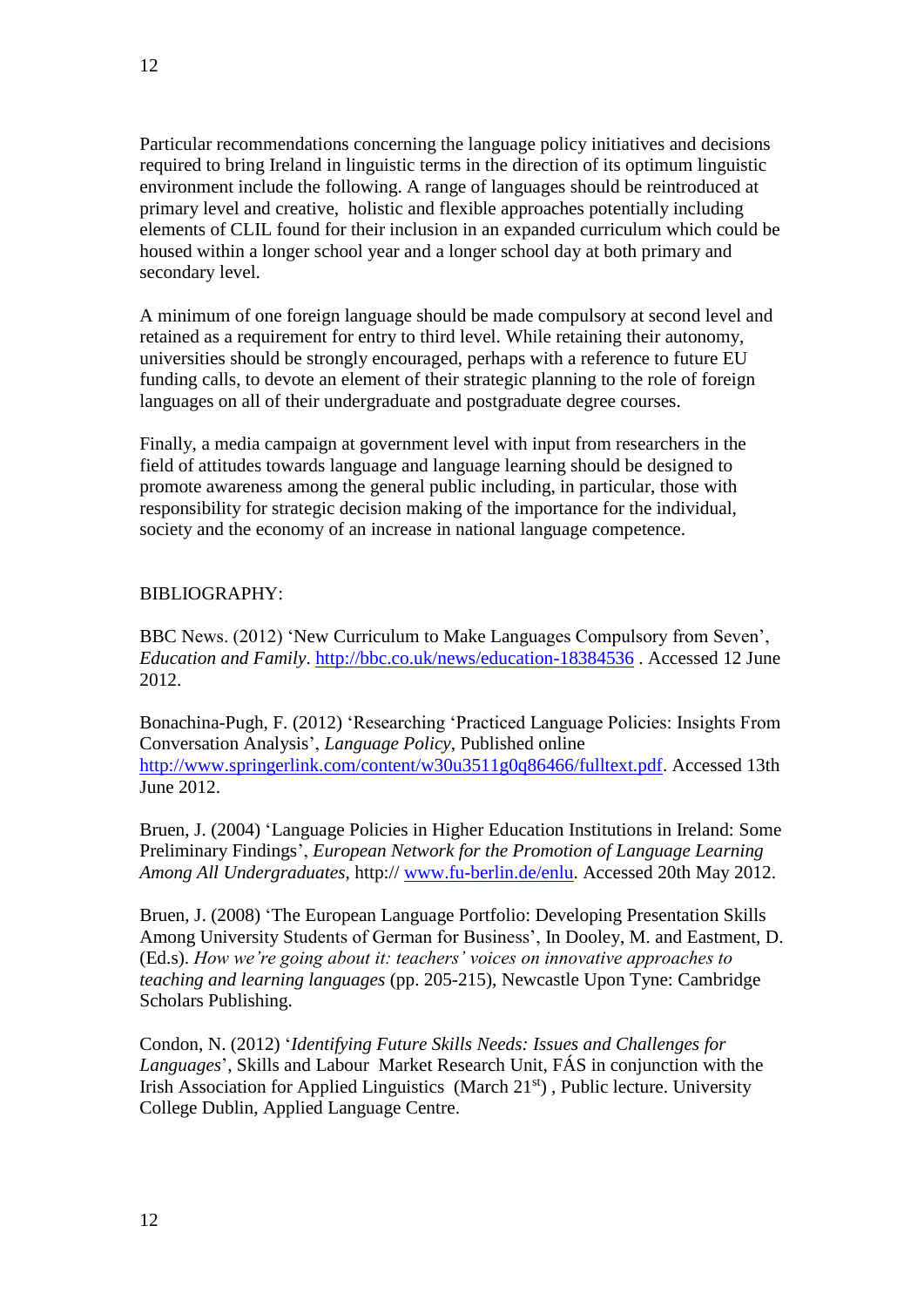*Constitution of Ireland. Bunreacht na hEireann* (1937). [http://www.constitution.ie/reports/ConstitutionofIreland.pdf.](http://www.constitution.ie/reports/ConstitutionofIreland.pdf) Accessed 15th June 2012.

Cooper, R. (1989) *Language Planning and Social Change*. Cambridge: Cambridge University Press.

Council of Europe (2001) *Common European Framework of Reference for Languages: Learning, Teaching, Assessment.* Cambridge: Cambridge University Press. http:// [www.coe.int/lang.](http://www.coe.int/lang) Accessed 14th March 2012.

Council of Europe (2007) *From Linguistic Diversity to Plurilingual Education: Guide for the Development of Language Education Policies,* Language Policy Division. http:/[/www.coe.int/lang.](http://www.coe.int/lang) Accessed 28<sup>th</sup> May 2012.

Council of Europe. (2008) *Language Education Policy Profile*, Language Policy Division, Strasbourg, Dublin: Department of Education and Science.

Council of Europe. (2011). European Language Portfolio. [http://www.coe.int/t/dg4/education/elp.](http://www.coe.int/t/dg4/education/elp) Accessed 15 June 2012.

*Dáil Eireann Debate.* (2012). Vol.751, No.1 Written Answers – School Curriculum http://debates.oireachtas.ie/dail/2012/01/11/00149.asp. Accessed 29 May 2012.

Donohue, T. (2012). Modern Languages: A Business Perspective. (March 9<sup>th</sup>). Invited paper for the joint conference, *English is Not Enough,* of the National University of Ireland Maynooth and An Foras Feasa, The Institute for Research in Irish Historical and Cultural Traditions, Carton House. Kildare.

Economic and Social Research Institute. (2012). The Irish Economy. [http://www.esri.ie/irish\\_economy/.](http://www.esri.ie/irish_economy/) Accessed 8 June 2012.

ESRI (2012) Irish Economy. [http://www.esri.ie/irish\\_economy/.](http://www.esri.ie/irish_economy/) Accessed 16 June 2012.

European Commission. (2006). *Europeans and Their Languages*. Special Eurobarometer 243 / Wave 64.3.

European Commission. (2011). Action Plan on Language Learning and Linguistic Diversity.

[http://europa.eu/legislation\\_summaries/education\\_training\\_youth/lifelong\\_learning/c1](http://europa.eu/legislation_summaries/education_training_youth/lifelong_learning/c11068_en.htm) [1068\\_en.htm.](http://europa.eu/legislation_summaries/education_training_youth/lifelong_learning/c11068_en.htm) Accessed 7 December 2012.

European Commission. (2012a). *Europeans and Their Languages*. Special Eurobarometer 386 / Wave EB77.1.

European Commission. (2012b). *Your Voice: Who Inspired You to Learn Languages*. Digit. IPM.

[http://ec.europa.eu/yourvoice/ipm/forms/dispatch?form=LanguageLearning.](http://ec.europa.eu/yourvoice/ipm/forms/dispatch?form=LanguageLearning) Accessed 6<sup>th</sup> June 2012.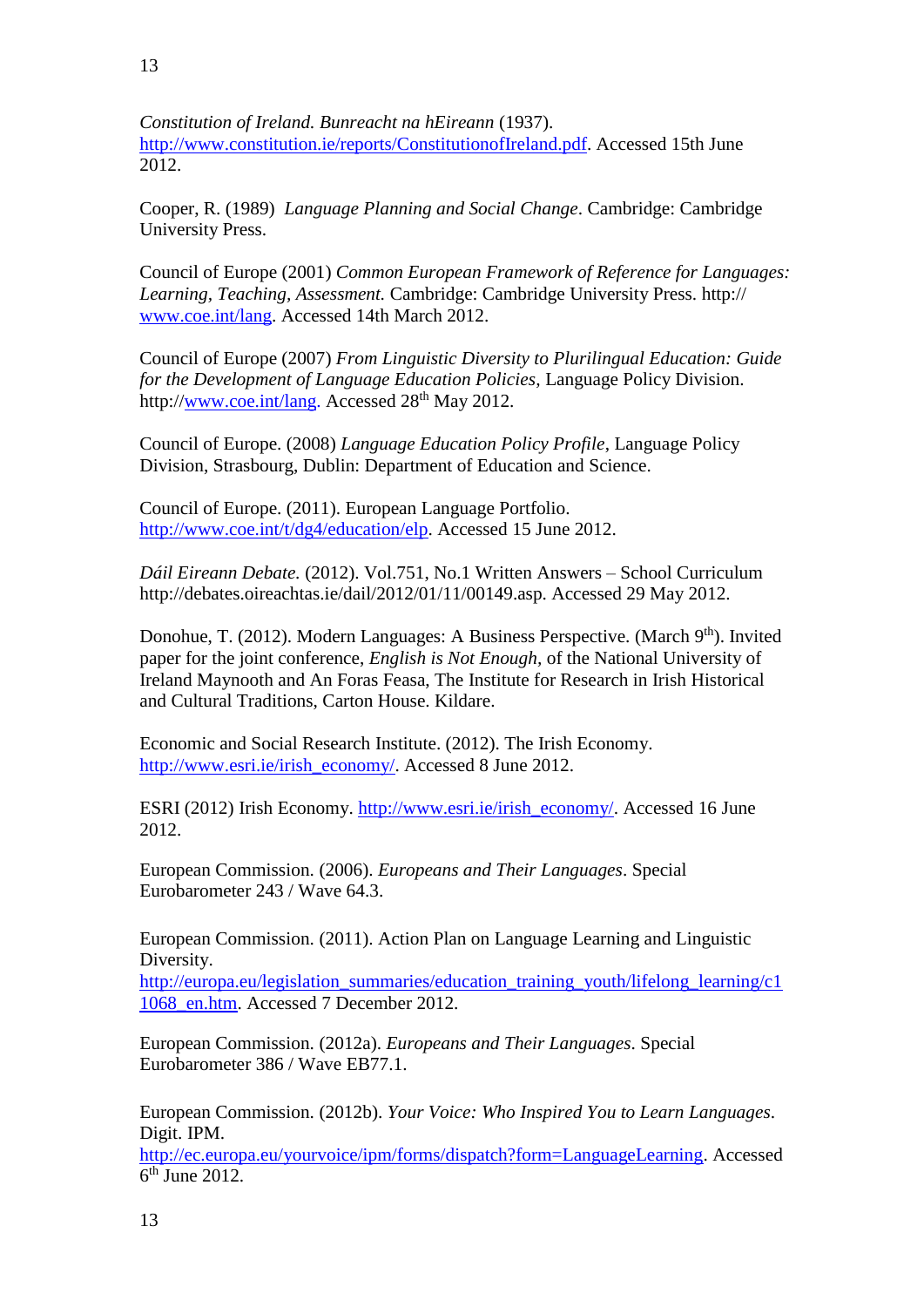European Network for the Promotion of Languages Among All Undergraduates (ENLU). 2005. [http://web.fu-berlin.de/enlu/.](http://web.fu-berlin.de/enlu/) Accessed  $5<sup>th</sup>$  June 2012.

Expert Group on Future Skills Needs. 2012. Statement of Activity. Forfás. [http://www.egfsn.ie](http://www.egfsn.ie/) Accessed 28 May 2012.

Farrell, T. and Kun, S. (2008) Language Policy, Language Teachers' Beliefs, and Classroom Practices. *Applied Linguistics* 29 (3): 381-403.

Flynn, S. (2011) 'Foreign Language for College may be ended', *The Irish Times*, Thursday, May  $26<sup>th</sup>$ , pp. 6.

Grin, F., Sfreddo C. and Vaillancourt, F. (2010) *The Economics of the Multilingual Workplace.* New York, London: Routledge.

Irish Development Authority (IDA). (2012) 'FDI Companies seek Graduates in STEM Subjects', [http://www.siliconrepublic.com/careers/item/25519-fdi-companies](http://www.siliconrepublic.com/careers/item/25519-fdi-companies-seek-graduate)[seek-graduate.](http://www.siliconrepublic.com/careers/item/25519-fdi-companies-seek-graduate) Accessed 12 June 2012.

Johnson, D. (2009) 'The Relationship Between Applied Linguistic Research and Language Policy for Bilingual Education', *Applied Linguistics* 3(1): 72-93.

Kelly, M. (2012) 'Fostering Autonomy and generating Motivation in the Adolescent Language classroom', In Bruen, J. (Ed.). *Show and Tell: Proceedings of the SALIS Postgraduate Showcase 2011*. Cork: Rocket Media. [http://www.dcu.ie/salis/research.shtml/.](http://www.dcu.ie/salis/research.shtml/) Accessed 24 September 2012.

King, K. and de Fina, A. (2010) 'Language Policy and Latina Immigrants: An Analysis of Personal Experience and Identity in Interview Talk', *Applied Linguistics* 31 (5): 651-670.

Loftus, M., O. Springer and Zhang, Q. (2012) 'Smartphone Technology in the Language Learning Classroom: How to make a Friend out of a Foe', Unpublished conference paper, EdTech Ireland, National University of Ireland Maynooth, 31<sup>st</sup>  $May - 1<sup>st</sup> June.$ 

McDonnell, L. and Elmore, R. (1987) 'Getting the Job done. Alternative Policy Instruments', *Educational Evaluation and Policy Analysis* 9 (2): 133-152.

Ricento, T. (2000) 'Historical and Theoretical Perspectives in Language Policy and Planning', *Journal of Sociolinguistics*, 4 (2): 196-213.

Royal Irish Academy (2011) *National Languages Strategy*, RIA National Committee for Language, Literary and Cultural Studies. [http://www.ria.ie/getmedia/b4da3328-](http://www.ria.ie/getmedia/b4da3328-4395-4f1f-99cf-e0e013162001/RIA-National-Languages-Strategy.pdf.aspx) [4395-4f1f-99cf-e0e013162001/RIA-National-Languages-Strategy.pdf.aspx](http://www.ria.ie/getmedia/b4da3328-4395-4f1f-99cf-e0e013162001/RIA-National-Languages-Strategy.pdf.aspx) . Accessed 7th June 2012.

Sherry, R. & P. Curry, P. (2005) 'Developing Students' Transferable Skills in the Language Classroom – A report on the Pilot Programme of the Transferable Skills in